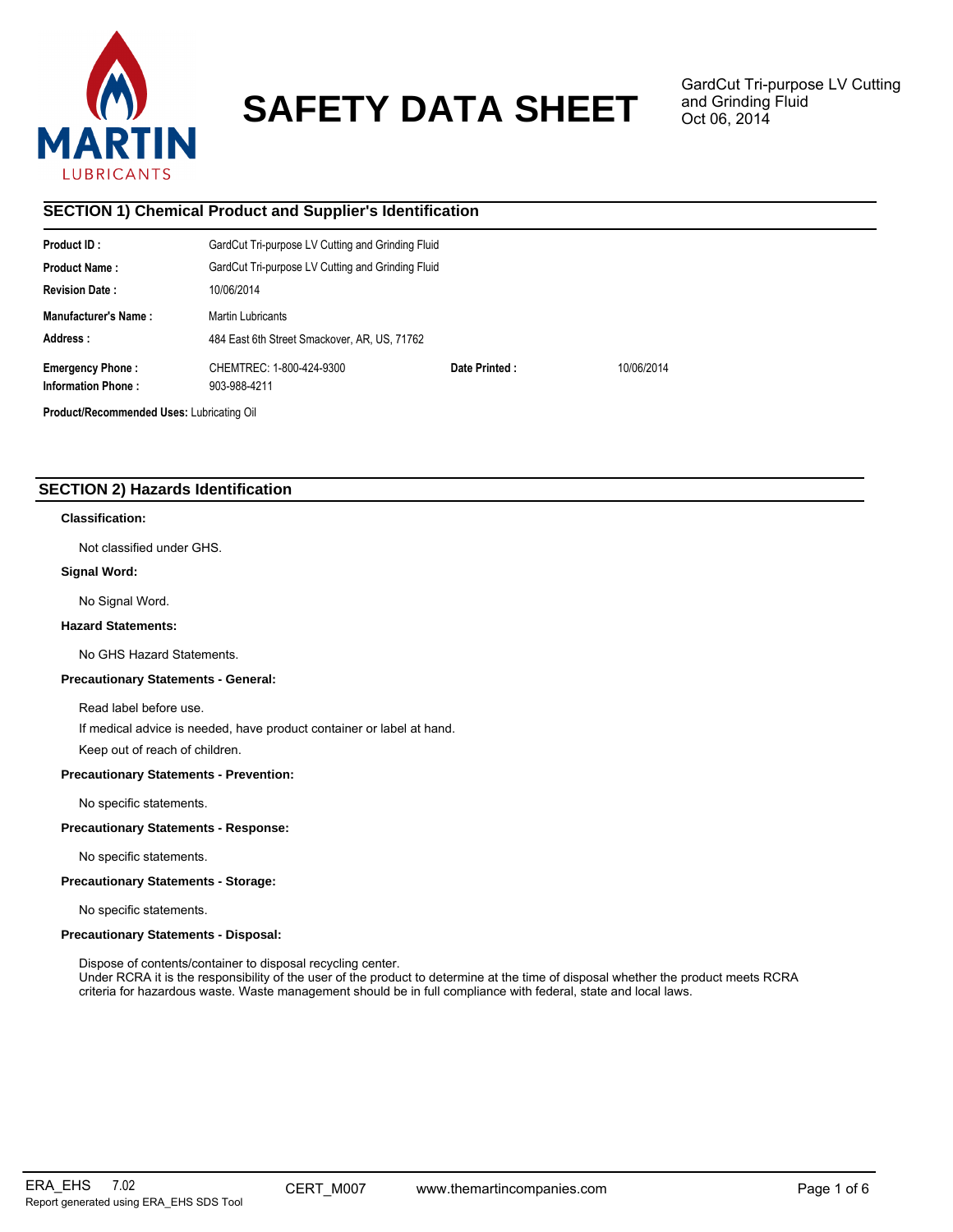# **SECTION 4) First-aid Measures**

## **Inhalation:**

Remove source of exposure or move person to fresh air and keep comfortable for breathing. Get medical advice/attention if you feel unwell or are concerned.

#### **Eye Contact:**

If irritation occurs, cautiously rinse eyes with lukewarm, gently flowing water for 15-20 minutes, while holding the eyelids open. If eye irritation persists: Get medical advice/attention. If material is hot, treat for thermal burns and take victim to hospital immediately.

#### **Skin Contact:**

Rinse/wash with lukewarm, gently flowing water and mild soap for 5 minutes or until product is removed. If skin irritation occurs or you feel unwell: Get medical advice/attention. If material is hot, submerge injured area in cold water.

#### **Ingestion:**

Immediately call a POISON CENTER/doctor. Do NOT induce vomiting. If vomiting occurs naturally, lie on your side, in the recovery position.

# **SECTION 5) Fire-fighting Measures**

#### **Suitable Extinguishing Media:**

Dry chemical, foam, carbon dioxide water spray or fog is recommended. Water spray is recommended to cool or protect exposed materials or structures. Carbon dioxide can displace oxygen. Use caution when applying carbon dioxide in confined spaces. Simultaneous use of foam and water on the same surface is to be avoided as water destroys the foam. Sand or earth may be used for small fires only.

#### **Unsuitable Extinguishing Media:**

Water may be ineffective but can be used to cool containers exposed to heat or flame.

#### **Specific Hazards in Case of Fire:**

Hazardous combustion products may include: A complex mixture of airborne solid and liquid particulates and gases (smoke), carbon monoxide, unidentified organic and inorganic compounds.

Oxides of C, Ca, N, and S.

Dense smoke may be generated while burning. Toxic fumes, gases or vapors may evolve on burning. Heavy flammable vapors may settle along ground level and low spots to create an invisible fire hazard. The vapors may extend to sources of ignition and flash back.

#### **Fire-fighting Procedures:**

Isolate immediate hazard area and keep unauthorized personnel out. Stop spill/release if it can be done safely. Move undamaged containers from immediate hazard area if it can be done safely. Water spray may be useful in minimizing or dispersing vapors and to protect personnel.

Dispose of fire debris and contaminated extinguishing water in accordance with official regulations.

#### **Special protective actions:**

Wear protective pressure self-contained breathing apparatus (SCBA) and full turnout gear.

Care should always be exercised in dust/mist areas.

# **SECTION 6) Accidental Release Measures**

#### **Emergency Procedure:**

Immediately turn off or isolate any source of ignition. Keep unnecessary people away; isolate hazard area and deny entry. Do not touch or walk through spilled material. Clean up immediately. Prevent from spreading by making a barrier with sand, earth or other containment material. Collect with absorbent, non-combustible material into suitable containers. Transfer to a container for disposal. Large spills, once contained, may be picked up using explosion proof, non sparking vacuum pumps, shovels, or buckets, and disposed of in suitable containers for disposal. Local authorities should be advised if significant spillages cannot be contained.

Spill procedures (water): Remove from surface by skimming or with suitable adsorbents. If a large spill occurs notify appropriate authorities.

If spilled material is cleaned up using a regulated solvent, the resulting waste mixture may be regulated.

## **Recommended equipment:**

Positive pressure, full-facepiece self-contained breathing apparatus (SCBA), or positive pressure supplied air respirator with escape SCBA (NIOSH approved).

# **Personal Precautions:**

Avoid breathing vapor. Avoid contact with skin,eye or clothing. Do not touch damaged containers or spilled materials unless wearing appropriate protective clothing.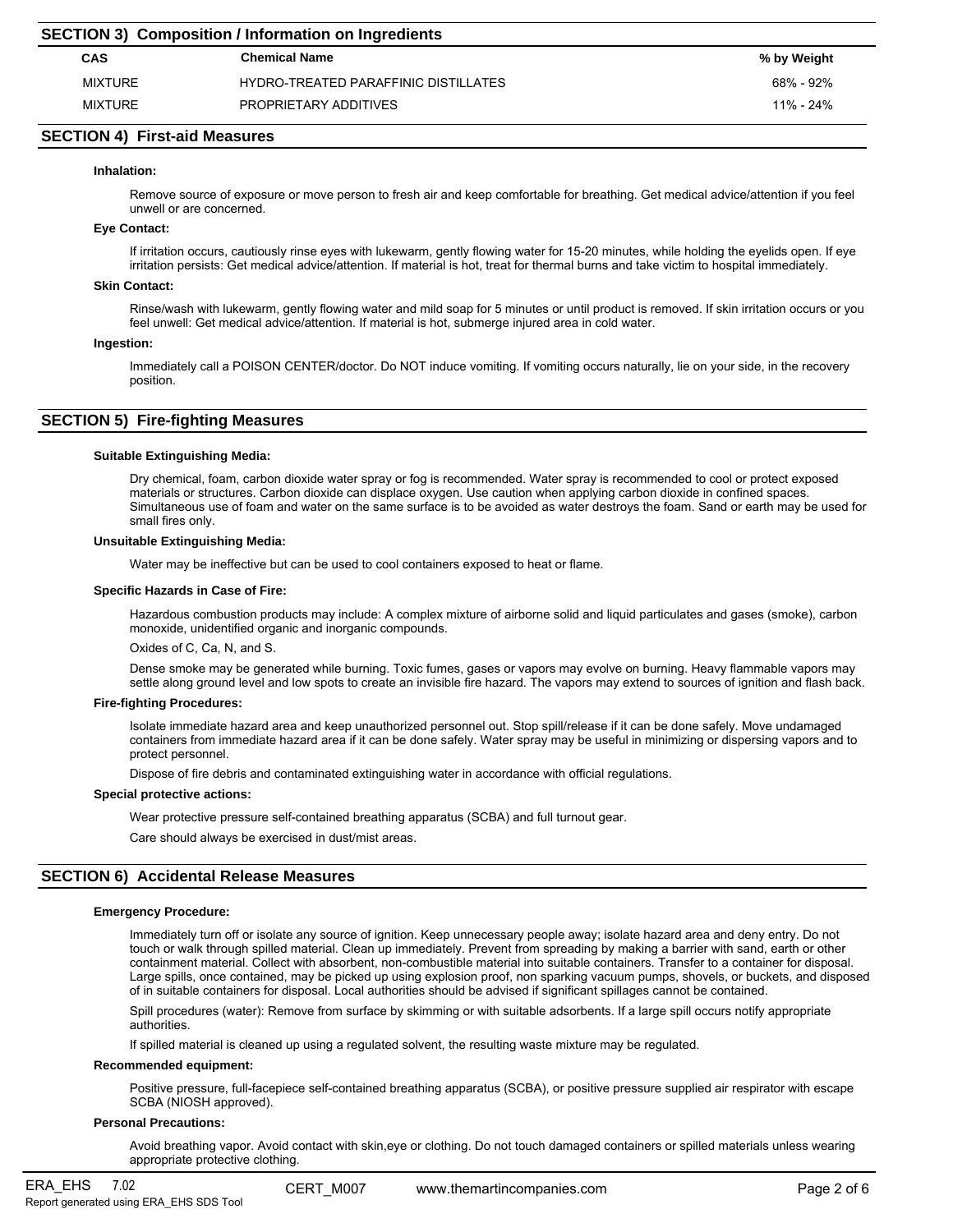Stop spill/release if it can be done safely. Prevent spilled material from entering sewers, storm drains, other unauthorized drainage systems and natural waterways by using sand, earth, or other appropriate barriers.

# **SECTION 7) Handling and Storage**

# **General:**

Wash hands after use. Do not get in eyes, on skin or on clothing. Do not breathe vapors or mists. Use good personal hygiene practices. Eating, drinking and smoking in work areas is prohibited. Remove contaminated clothing and protective equipment before entering eating areas.

#### **Ventilation Requirements:**

Use only with adequate ventilation to control air contaminants to their exposure limits. The use of local ventilation is recommended to control emissions near the source.

#### **Storage Room Requirements:**

Keep container(s) tightly closed and properly labeled. Store in cool, dry, well-ventilated areas away from heat, direct sunlight and strong oxidizers. Store in approved containers and protect against physical damage. Keep containers securely sealed when not in use. Indoor storage should meet OSHA standards and appropriate fire codes. Containers that have been opened must be carefully resealed to prevent leakage. Empty container retain residue and may be dangerous.

# **SECTION 8) Exposure Controls/Personal Protection**

## **Eye protection:**

Chemical goggles, safety glasses with side shields or vented/splash proof goggles. Contact lenses may absorb irritants. Particles may adhere to lenses and cause corneal damage.

## **Respiratory protection:**

If engineering controls do not maintain airborne concentrations to a level which is adequate to protect worker, a respiratory protection program that meets or is equivalent to OSHA 29 CFR 1910.134 and ANSI Z88.2 should be followed. Check with respiratory protective equipment suppliers. Where air-filtering respirators are suitable, select an appropriate combination of mask and filter. Select a filter suitable for combined particulate/organic gases and vapours.

#### **Skin protection:**

Use of gloves approved to relevant standards made from the following materials may provide suitable chemical protection: PVC, neoprene or nitrile rubber gloves. Suitability and durability of a glove is dependent on usage, e.g. frequency and duration of contact, chemical resistance of glove material, glove thickness, dexterity. Always seek advice from glove suppliers. Contaminated gloves should be replaced. Chemical-resistant clothing is recommended to avoid prolonged contact. Avoid unnecessary skin contact.

Use of an apron and over-boots of chemically impervious materials such as neoprene or nitrile rubber is recommended to avoid skin sensitization. If handling hot material use insulated protective equipment.

| <b>Chemical Name</b>                    | OSHA<br>TWA<br>(ppm) | <b>OSHA</b><br>TWA<br>(mg/m3) | <b>OSHA</b><br><b>STEL</b><br>(ppm) | OSHA<br>STEL<br>(mg/m3) | OSHA-<br>Tables-<br>Z1,2,3 | <b>OSHA</b><br>Carcinogen | OSHA<br>Skin<br>designation | <b>NIOSH</b><br><b>TWA</b><br>(ppm) | <b>NIOSH</b><br><b>TWA</b><br>(mg/m3) | <b>NIOSH</b><br>STEL<br>(ppm) | <b>NIOSH</b><br><b>STEL</b><br>(mg/m3) | <b>NIOSH</b><br>Carcinogen |
|-----------------------------------------|----------------------|-------------------------------|-------------------------------------|-------------------------|----------------------------|---------------------------|-----------------------------|-------------------------------------|---------------------------------------|-------------------------------|----------------------------------------|----------------------------|
| Hydro-treated<br>paraffinic distillates |                      |                               |                                     | 10                      |                            |                           |                             |                                     |                                       |                               |                                        |                            |
| Proprietary Additives                   |                      |                               |                                     | 10                      |                            |                           |                             |                                     |                                       |                               |                                        |                            |

| <b>Chemical Name</b>                    | <b>ACGIH</b><br>TWA<br>(ppm) | <b>ACGIH</b><br>TWA<br>(mq/m3) | <b>ACGIH</b><br>STEL<br>(ppm) | <b>ACGIH</b><br><b>STEL</b><br>(mq/m3) | <b>ACGIH</b><br>Carcinogen | <b>ACGIH</b><br><b>Notations</b> | <b>ACGIH</b><br><b>TLV Basis</b> |
|-----------------------------------------|------------------------------|--------------------------------|-------------------------------|----------------------------------------|----------------------------|----------------------------------|----------------------------------|
| Hydro-treated<br>paraffinic distillates |                              | 5                              |                               |                                        |                            |                                  |                                  |
| <b>Proprietary Additives</b>            |                              | 5                              |                               |                                        |                            |                                  |                                  |

# **SECTION 9) Physical and Chemical Properties**

| <b>Physical Properties</b> |           |
|----------------------------|-----------|
| Density [lb/gal]           | 7.688     |
| % Solids By Weight         | 100.000%  |
| Density VOC                | 0.000     |
| % VOC                      | $0.000\%$ |
| VOC Actual [lb/qal]        | 0.000     |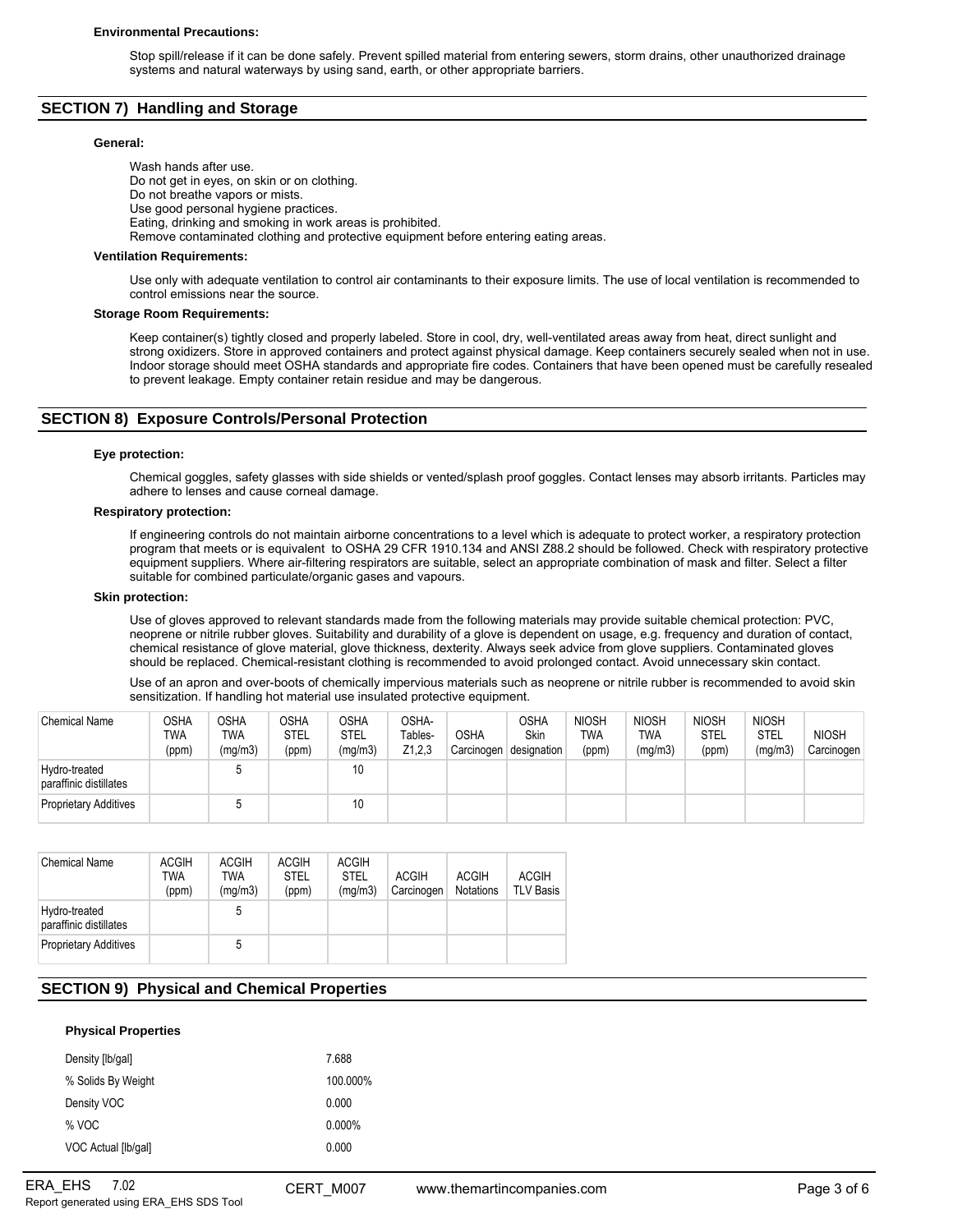| VOC Actual [g/l]        | 0.000                           |
|-------------------------|---------------------------------|
| Specific Gravity        | 0.921                           |
| VOC Regulatory [lb/gal] | 0.000                           |
| VOC Regulatory [g/l]    | 0.000                           |
| Appearance              | Amber, clear fluid              |
| <b>Odor Threshold</b>   | N.A.                            |
| Odor Description        | Mild petroleum hydrocarbon odor |
| pH                      | N.A.                            |
| <b>Water Solubility</b> | Negligible in water             |
| Flammability            | Flash Point at or above 200 °F  |
| Flash Point Symbol      | N.A.                            |
| <b>Flash Point</b>      | 340 °F                          |
| Viscosity               | 31.11 cSt at 104°F              |
| Lower Explosion Level   | N.A.                            |
| Upper Explosion Level   | N.A.                            |
| Vapor Pressure          | Negligible at STP               |
| Vapor Density           | >1 at STP                       |
| <b>Freezing Point</b>   | N.A.                            |
| <b>Melting Point</b>    | N.A.                            |
| Low Boiling Point       | Expected to be > 260°C (500°F)  |
| High Boiling Point      | N.A.                            |
| Auto Ignition Temp      | N.A.                            |
| Decomposition Pt        | N.A.                            |
| <b>Evaporation Rate</b> | Negligible at STP               |
| Coefficient Water/Oil   | N.A.                            |

# **SECTION 10) Stability and Reactivity**

## **Stability:**

Material is stable at room temperature and pressure.

## **Hazardous Polymerization:**

Will not occur.

## **Incompatible Materials:**

Avoid contact with acids and oxidizing materials.

## **Conditions to Avoid:**

Avoid direct sunlight, extremes of temperatures and contact with incompatible materials.

Avoid high temperatures and product contamination.

# **Hazardous Decomposition Products:**

Smoke, carbon monoxide and dioxide and other aldehydes of incomplete combustion. Oxides of C, Zn, P, and S. Hydrogen sulfide and alkyl mercaptans and other sulfides may be released.

# **SECTION 11) Toxicological Information**

## **Carcinogenicity:**

No data available.

#### **Reproductive Toxicity:**

No data available.

# **Germ Cell Mutagenicity:**

No data available.

## **Skin Corrosion/Irritation:**

No data available.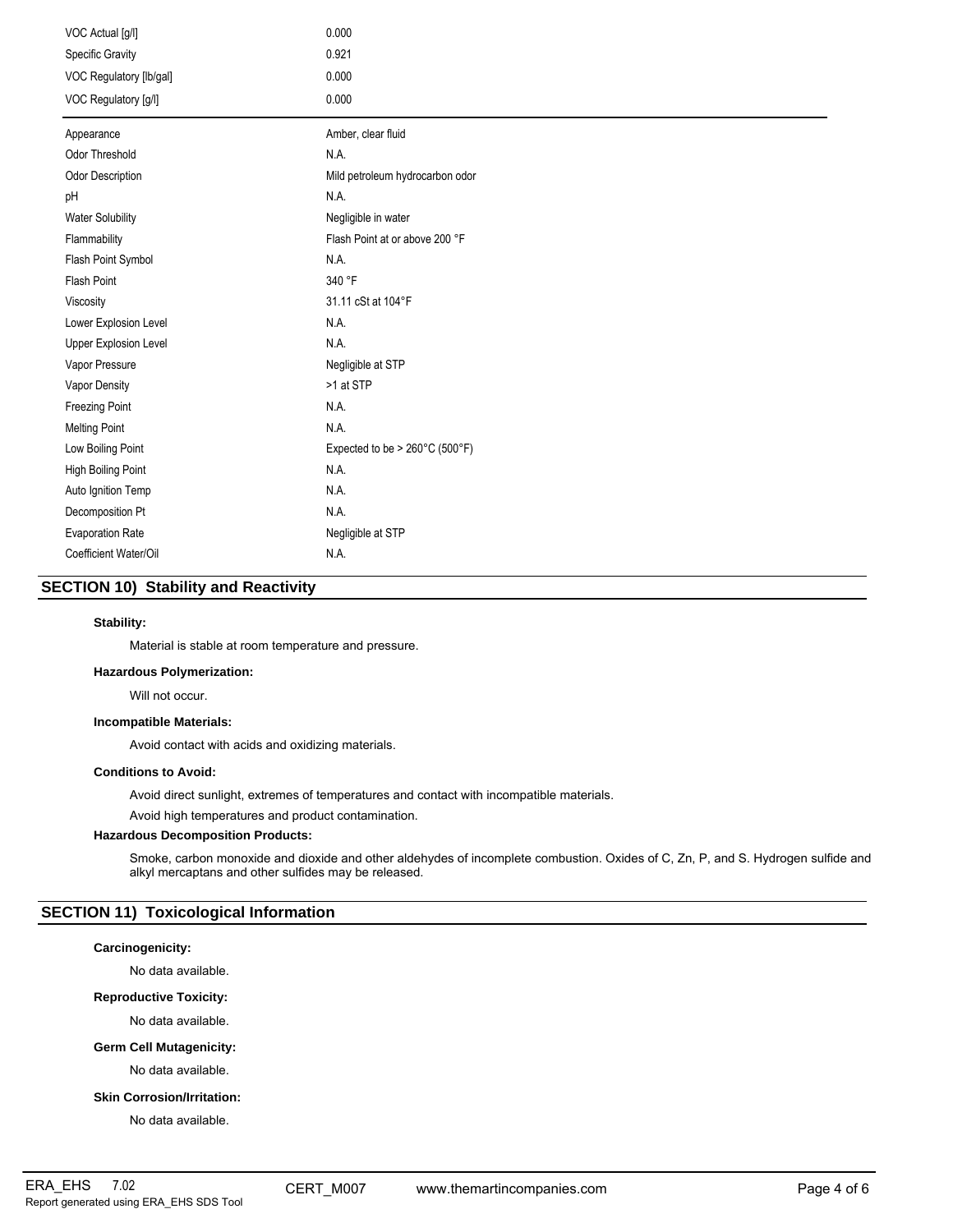#### **Aspiration Hazard:**

Aspiration into the lungs when swallowed or vomited may cause chemical pneumonitis which can be fatal.

#### **Specific Target Organ Toxicity - Single Exposure:**

No data available.

#### **Specific Target Organ Toxicity - Repeated Exposure:**

No data available.

#### **Serious Eye Damage/Irritation:**

No data available.

#### **Respiratory or Skin Sensitization:**

Prolonged or repeated contact may make skin more sensitive to other skin sensitizers.

#### **Acute Toxicity:**

If inhalation : Overexposure by inhalation of hot material may cause nonspecific discomfort, such as nausea, headache or weakness. Caution should be taken to prevent forming aerosol or misting of this product without proper respiratory protection.

# **SECTION 12) Ecological Information**

## **Toxicity:**

This material may be toxic to aquatic organisms and should be kept out of sewage and drainage systems and all bodies of water.

#### **Persistence and Degradability:**

No data available.

#### **Bio-accumulative Potential:**

No data available.

#### **Mobility in Soil:**

No data available.

## **Other Adverse Effects:**

No data available.

# **SECTION 13) Disposal Considerations**

#### **Waste Disposal:**

Under RCRA it is the responsibility of the user of the product to determine at the time of disposal whether the product meets RCRA criteria for hazardous waste. Waste management should be in full compliance with federal, state and local laws.

Empty Containers retain product residue which may exhibit hazards of material, therefore do not pressurize, cut, glaze, weld or use for any other purposes. Return drums to reclamation centers for proper cleaning and reuse.

# **SECTION 14) Transport Information**

#### **U.S. DOT Information:**

Bulk Shipping Description: Does not apply to bulk oil shipping. Non-Bulk Shipping Description: Does not apply to non-bulk oil shipping. Identification Number: Not applicable. Hazard Classification: Not applicable. Other: See 49 CFR for additional requirements for descriptions, allowed modes of transport and packaging. For more information concerning spills during transport, consult latest DOT Emergency Response Guidebook for Hazardous Materials Incidents, DOT P 5800.3.

#### **IMDG Information:**

This material is not classified as dangerous under IMDG regulations.

#### **IATA Information:**

This material is not classified as dangerous under IATA regulations.